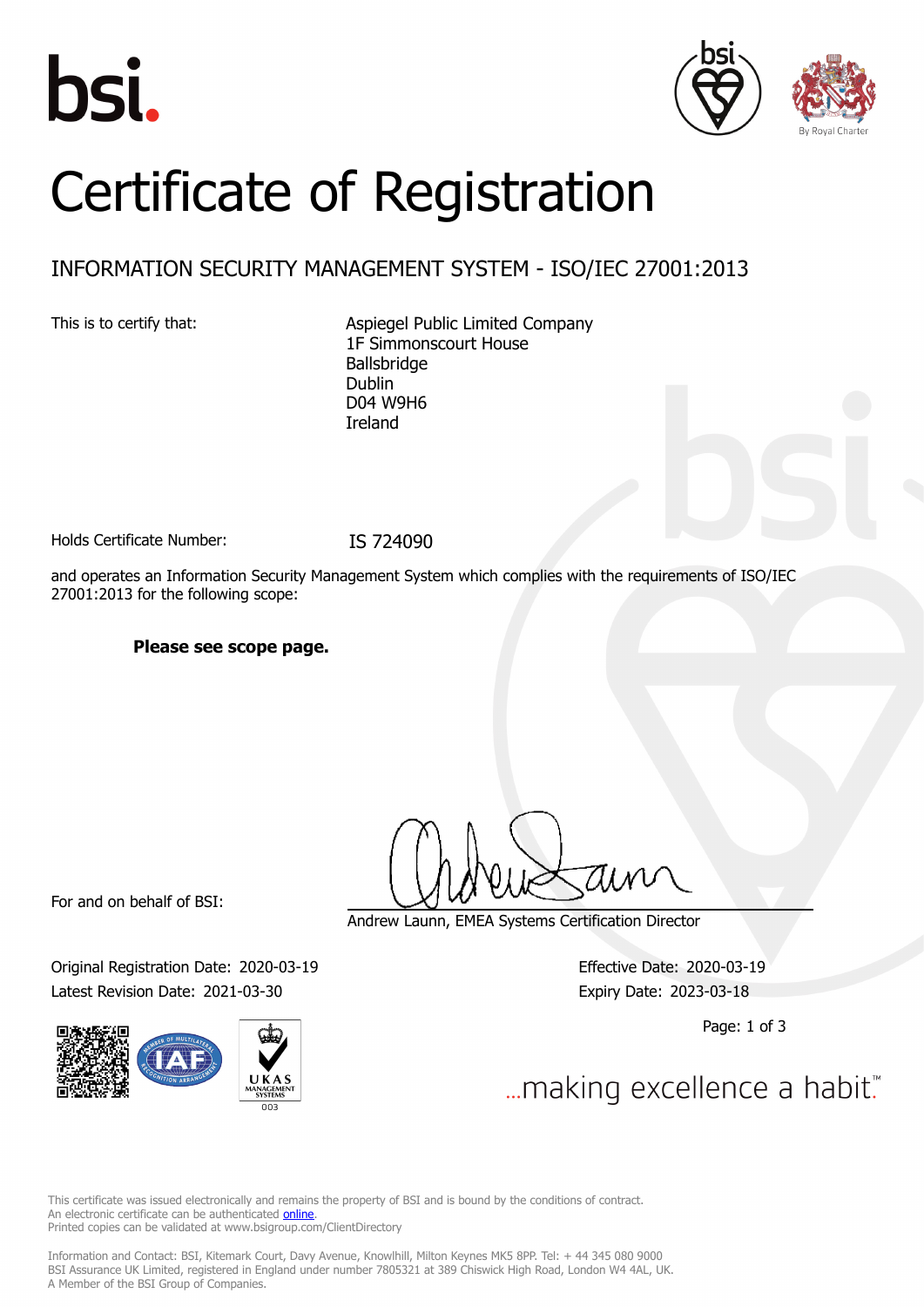Certificate No: IS 724090

## Registered Scope:

The provision of business operation and maintenance services of Huawei Mobile Services, including: HUAWEI ID, HUAWEI Mobile Cloud, HUAWEI AppGallery, HUAWEI AppGallery Connect, HUAWEI Themes, HUAWEI AppAdvisor, HUAWEI IAP, HUAWEI Browser, and HUAWEI Ads. The provision of business operation services of HMS Core. The provision of maintenance services of HUAWEI OTA and HUAWEI Health. The scope of certification covers Europe(exclude Russia), Australia, New Zealand, Israel, United States and Canada. This is in accordance with the Statement of Applicability version 1.7 issued on February 27, 2020.

Original Registration Date: 2020-03-19 Effective Date: 2020-03-19 Latest Revision Date: 2021-03-30 Expiry Date: 2023-03-18

Page: 2 of 3

This certificate was issued electronically and remains the property of BSI and is bound by the conditions of contract. An electronic certificate can be authenticated **[online](https://pgplus.bsigroup.com/CertificateValidation/CertificateValidator.aspx?CertificateNumber=IS+724090&ReIssueDate=30%2f03%2f2021&Template=uk)**. Printed copies can be validated at www.bsigroup.com/ClientDirectory

Information and Contact: BSI, Kitemark Court, Davy Avenue, Knowlhill, Milton Keynes MK5 8PP. Tel: + 44 345 080 9000 BSI Assurance UK Limited, registered in England under number 7805321 at 389 Chiswick High Road, London W4 4AL, UK. A Member of the BSI Group of Companies.